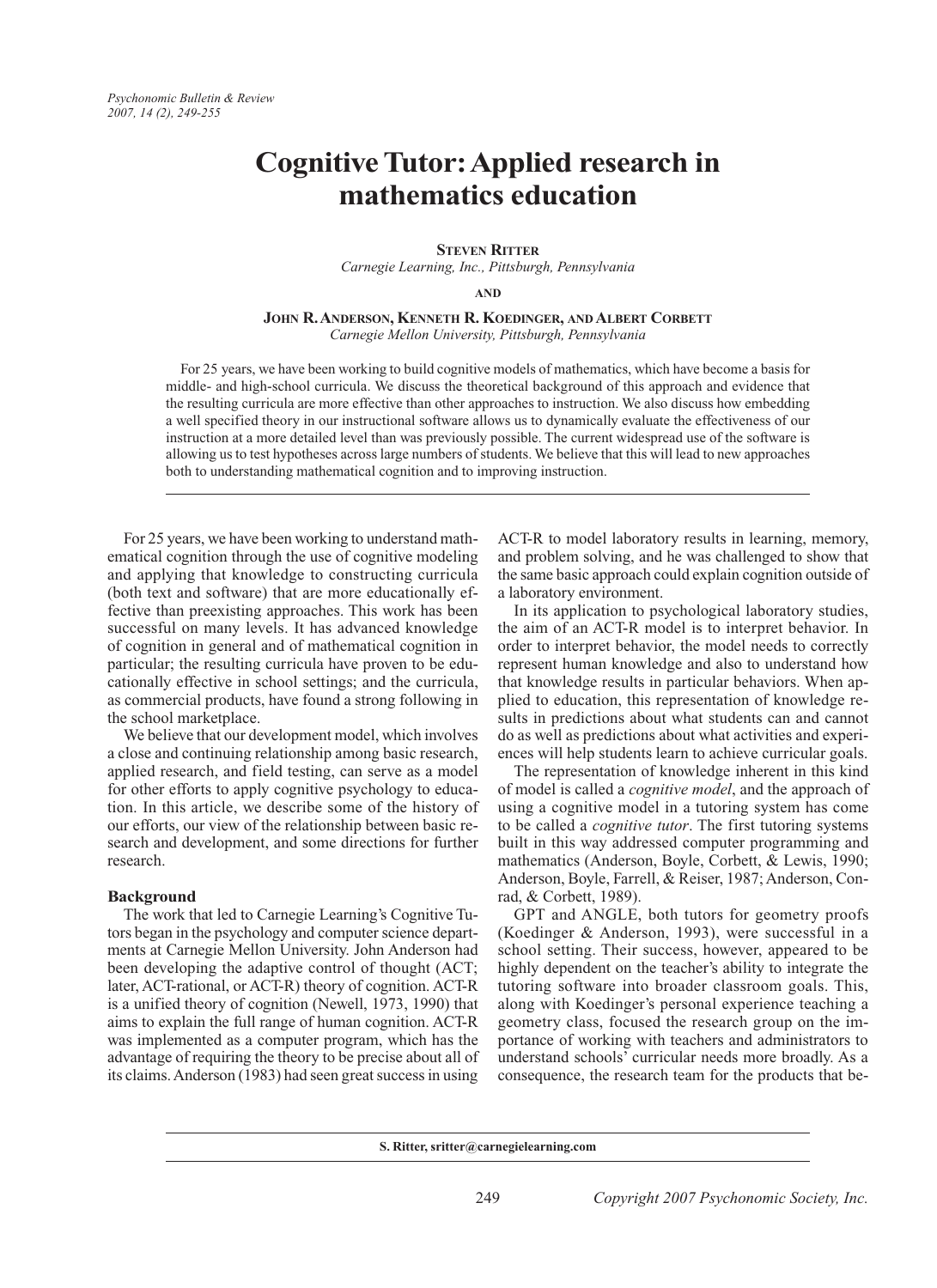came Carnegie Learning's Cognitive Tutors included Bill Hadley, who had taught mathematics for almost 30 years and was the 1995 recipient of the Presidential Award for Excellence in Mathematics Teaching. This team set out to build curricula that would be based on solid cognitive research, be focused on emerging national and state standards, and address the practical needs of students, teachers, and administrators.

One decision was to design a complete course, including the text, Cognitive Tutor software, ancillary materials, and training for teachers. The inclusion of text endowed the curricula with some aspects (e.g., collaboration, diagramming, and writing about mathematics) that were easier to do on paper than on the computer. The combination of text and software also helped to position the software as a regular, routine part of mathematics instruction. Instead of using the software as a "bonus" for advanced students or as a review for students who were lagging, the hybrid curricula set the expectation that software could be used as a part of primary instruction. Pilot implementations led to a model in which students used the software 2 days per week, with classroom activities structured by the text on the other 3 days each week.

The curricula proved to be educationally successful (Koedinger, Anderson, Hadley, & Mark, 1997; Koedinger, Corbett, Ritter, & Shapiro, 2000; Ritter & Anderson, 1995) and popular with students and teachers.

#### **The Relationship Between Research and Development**

The federal government's No Child Left Behind legislation mentions "scientifically based research" more than 110 times. This points to the importance of basing education on scientific research, but there are varying opinions about what it means for a curriculum to be "scientifically based." In our view, scientifically based research involves more than the demonstration that a curriculum is effective. An essential component is an explanation of *why* the curriculum is effective. Without a theoretical framework as a guide to understanding the conditions that lead to effective mathematics instruction within a curriculum, we have little hope of replicating success so that we can expand and improve instruction over time.

We think of the process of building a research-based curriculum as having four components: (1) basing the curriculum on a solid theoretical foundation, (2) applying the basic theory to the particular domain and objectives of interest, (3) evaluating results, and (4) developing and implementing a methodology for improving the curriculum on the basis of use.

## **Theoretical Basis**

ACT-R (Anderson, 1990, 1993; Anderson et al., 2004; Anderson & Lebière, 1998) forms the primary theoretical basis of Cognitive Tutors. The primary use of the ACT-R theory has been to model important characteristics of human behavior, including error patterns and response times in studies of a variety of cognitive tasks. Most of this work has been conducted in the laboratory, but ACT-R has also been applied outside of the laboratory in areas related to human–computer interaction, training, and education. This work has resulted in hundreds of publications (see act-r.psy .cmu.edu/publications/index.php for an extensive list).

A full explanation of ACT-R is beyond the scope of this article, but some of the tenets important to education (Anderson, 2002) include the following.

*First, there are two basic types of knowledge: procedural and declarative*. Declarative knowledge includes facts, images, and sounds. Procedural knowledge consists in an understanding of how to do things. All tasks involve a combination of the two types of knowledge. As we learn, we generally start out with declarative knowledge, which becomes proceduralized through practice. Procedural knowledge tends to be more fluent and automatic than declarative knowledge. Elements of procedural knowledge are referred to as *rules* or *productions* because they specify the conditions under which they are applicable and the actions (including changes in mental state) that result from applying them. Declarative knowledge tends to be more flexible and also more broadly applicable than procedural knowledge. We often refer to elements of declarative knowledge as "facts."

*Second, the knowledge required to accomplish complex tasks can be described as the set of declarative and procedural knowledge components relevant to the task*.

*Third, both declarative and procedural knowledge become strengthened with use (and weakened with disuse)*. Strong knowledge can be remembered and called to attention rapidly and with some certainty. Retrieval of weak knowledge may be time-consuming, effortful, or impossible. Different knowledge components may represent different strategies or methods for accomplishing a task (including incorrect ones). The relative strength of these components helps determine which strategy is used. Learning involves the development and strengthening of correct, efficient, and appropriate knowledge components.

It is important to understand that the use of terminology in the present article differs somewhat from that in an educational context. For example, a "procedure" in ACT-R is simply a component of knowledge that can produce other knowledge components and/or lead to external behavior. In mathematics education, we might refer to the procedure of solving a linear equation. An ACT-R model of that task would consist of many productions and facts that are brought to bear. Even a simple task such as adding integers may consist of many productions, including ones associated with recalling arithmetic facts, executing counting actions, and so forth (see Lebière, 1999).

The view that emerges from ACT-R is that learning is a process of encoding, strengthening, and proceduralizing knowledge. This process happens gradually. New knowledge will be forgotten (or remain weak enough to stay unused) if it is not practiced, and elements of knowledge compete to be used on the basis of their strength (Siegler & Shipley, 1995). Since the ability to perform a task relies simply on the individual knowledge components required for that task, education is most efficient when it focuses students most directly on those individual knowledge components that have relatively low strength.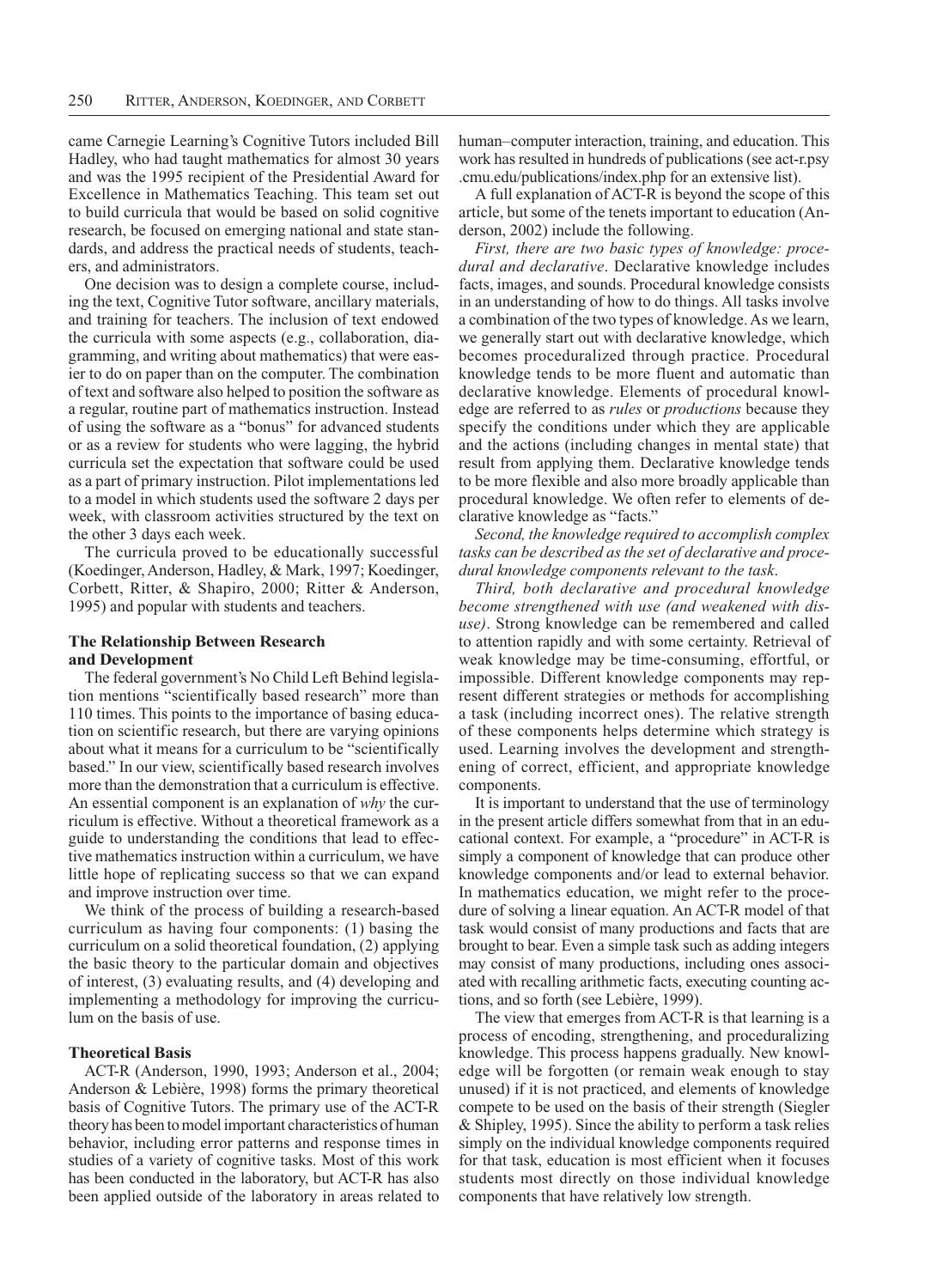The interaction between declarative and procedural knowledge leads to an emphasis on active engagement with the conceptual underpinnings of procedures, so that students appropriately generalize this knowledge (Rittle-Johnson & Koedinger, 2002, 2005; Rittle-Johnson & Siegler, 1998; Rittle-Johnson, Siegler, & Alibali, 2001). Since procedural knowledge includes the context in which it is applicable, educational activities need to be structured so that students can practice procedures within an appropriate range of contexts.

Decomposition of complex tasks into individual knowledge components leads to a pedagogical model emphasizing practice of individual components, independent of the larger task. At the same time, some knowledge components (e.g., integration of information from smaller components) are inherent to the larger task, which provides another rationale for emphasizing performance within an appropriate context. Corbett and Anderson (1995a) report a LISP Tutor study that concludes that learning is most efficient if students master component skills first and subsequently receive scaffolding on how to integrate them into more complex tasks.

To use a sports analogy, it is important for batters to take batting practice because this will allow a baseball player to receive intensive practice with most of the skills involved in hitting a ball. However, it is also important for the batter to play in games, since some skills (e.g., reading the infield) can be practiced only in that context.

### **Application of Principles**

Although the ACT-R theory provides a cognitive modeling framework, it does not specify the particular skills that comprise the ability to solve a linear equation, for example. In order to create instruction in mathematics, we need to understand the knowledge components involved in completing a particular task. It is not enough to know the components involved in expert performance of the task; we also need to know the components exercised by students learning to perform the task. Much of our applied research in mathematics has concerned identifying the particular skills and methods that students use to complete mathematical tasks (see Corbett, McLaughlin, Scarpinatto, & Hadley, 2000; Koedinger & Anderson, 1990; Mark & Koedinger, 1999). Often, these skills do not correspond to expert beliefs (Koedinger & Nathan, 2004; Nathan & Koedinger, 2000a, 2000b).

One technique that we have used to understand how students approach mathematics problems is to track their eye movements as they work through a problem (Gluck, 1999). Consider the task of a student completing a table of values based on a word problem such as that shown in Figure 1.

In Figure 1, part of the table that represents the word problem has been completed. The student has filled in the columns with the independent and dependent quantities relevant to the situation presented in the problem, specified the units of measurement for these quantities, and provided a formula to show their relationship. The student next needs to calculate the amount of money remaining after 2 h. There are at least two ways to perform



**Figure 1. Partially completed word problem task used in an eyetracking study.**

this task. First, the student might reason from the problem scenario (perhaps imagining having \$20 and then using repeated subtraction to calculate the money left after spending \$4 two times). A second method would be to use the algebraic expression and then substitute 2 for *x* and calculate the result. If a student has produced the table shown in Figure 1 (including the algebraic expression for the amount of money left), we might expect that he or she would then use the algebraic expression and execute the second method. In fact, Gluck (1999) found that when students were answering a question such as the first question in Figure 1, they looked at the problem scenario but not at the expression about 13% of the time. Students looked at the expression (sometimes along with the scenario) 54% of the time. Almost 34% of the time, they looked at neither the expression nor the problem scenario.

As a result of these and other data (see Koedinger & Anderson, 1998), the Cognitive Tutor curriculum treats the search for the algebraic expressions for simple word problems as an induction task. The formula row, shown as the second row in the table of Figure 1, is now presented at the bottom of the table, after the rows corresponding to the two questions. This has the effect of asking students to solve the individual problems (*How much money will you have after 2 hours?* and *How many hours can you play before you run out of money?*) first and then use a generalization of their reasoning to come up with the algebraic expression. In later units of curriculum, as the situations and algebraic expressions become more complex, we encourage students to go from the word problem to the expression and then to use the expression to compute specific values.

Beyond the design of mathematical tasks, the ACT-R theory guides instruction in Cognitive Tutor because the software includes an active cognitive model, which is similar to there being an ACT-R model within the software (Corbett, Koedinger, & Anderson, 1997). This model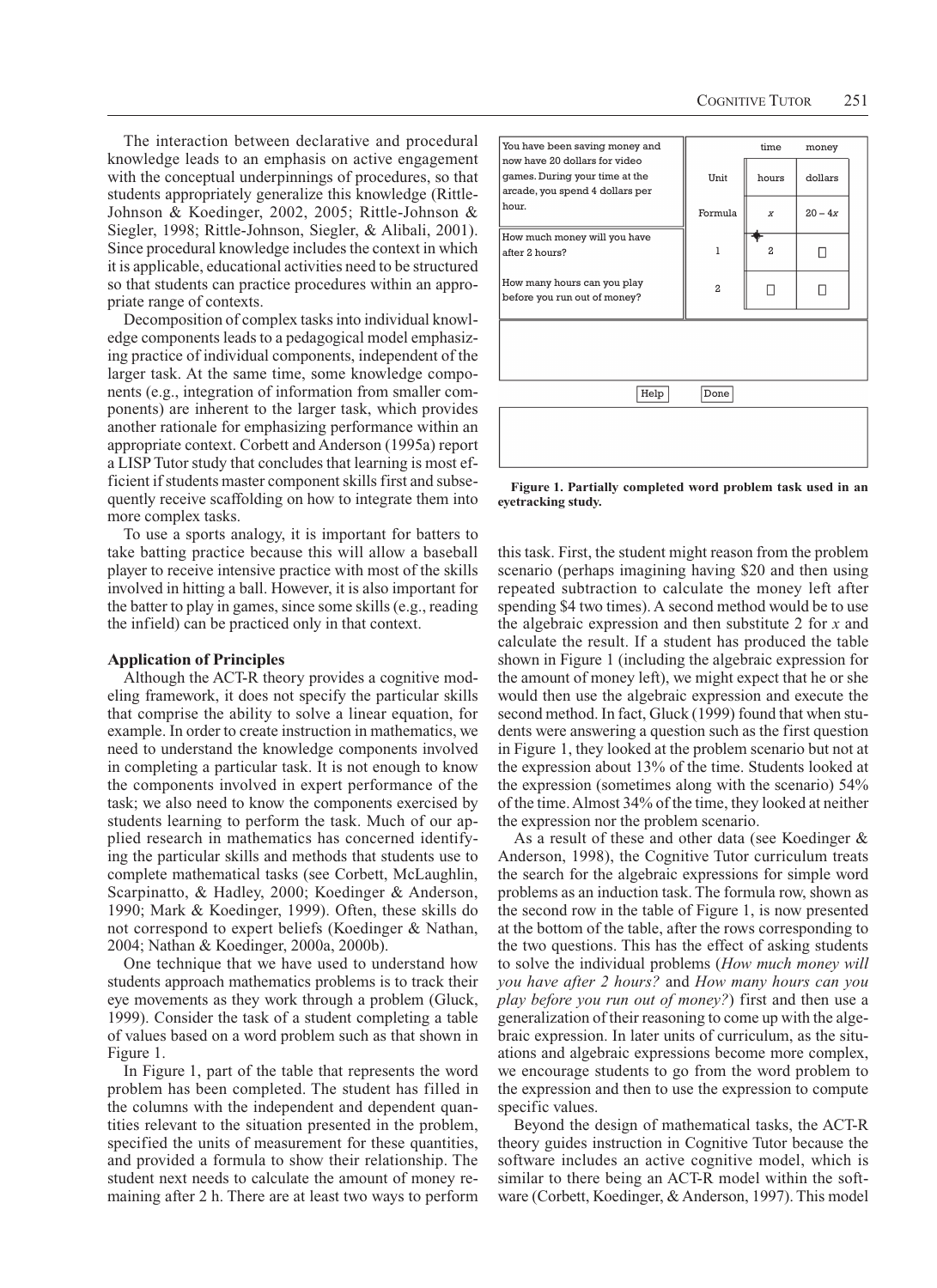serves two purposes. First, the model follows student actions in order to determine the particular student's strategy in solving a problem. The technique by which it does this is called *model tracing*. Second, each action that the student takes is associated with one or more skills, which are references to knowledge components in the cognitive model. Individual student performance on these skills is tracked over time (and displayed to students in the "skillometer"). Cognitive Tutor uses each student's skill profile to pick problems that emphasize the skills on which the student is weakest (Corbett & Anderson, 1995b). In addition, the skill model is used to implement mastery learning. When all skills in a section of the curriculum are determined to be sufficiently mastered, the student moves on to the next section of the curriculum, which introduces new skills.

## **Careful Evaluations**

The development of curriculum involves many decisions, and there is often room for disagreement about how learning theory should be applied in particular cases. For that reason, we believe that careful evaluation is an essential part of the process.

Our development process has included many formative evaluations of individual units of instruction (see, e.g., Aleven & Koedinger, 2002; Corbett, Trask, Scarpinatto, & Hadley, 1998; Koedinger & Anderson, 1998; Ritter & Anderson, 1995). In addition, we have conducted several large evaluations of the entire curriculum (combining text, software, and training components in a single manipulation).

Early evaluations of Cognitive Tutors for programming and geometry showed great promise, with effect sizes of approximately 1 *SD* (Anderson, Corbett, Koedinger, & Pelletier, 1995). In studies of the Algebra I Cognitive Tutor conducted in Pittsburgh and Milwaukee (Koedinger et al., 1997), students were tested both on standardized tests (SAT and Iowa) and on performance-based problem solving. Cognitive Tutor students significantly outscored their peers on the standardized tests (by about 0.3 *SD*s), but the difference in performance was particularly pronounced on tests of problem solving and multiple representations, on which the Cognitive Tutor students outscored their peers by 85%, representing effect sizes ranging from 0.7 to 1.2 *SD*s.

In Moore, Oklahoma, a study was conducted in which teachers were asked to teach some of their classes using Cognitive Tutor and some using the textbook they had been previously using (Morgan & Ritter, 2002; National Research Council, 2003). The result was that the Cognitive Tutor students scored higher on a standardized test (the ETS Algebra I End-of-Course Assessment), received higher grades, reported greater confidence in their mathematical abilities, and were more likely to believe that mathematics would be useful to them outside of school. This study was recognized by the U.S. Department of Education's What Works Clearinghouse as having met the highest standards of evidence. This study showed effect sizes of approximately 0.4 *SD*s.

The Miami–Dade County school district studied the use of Cognitive Tutor Algebra I in 10 high schools. An analysis of over 6,000 students taking the 2003 FCAT (a state exam) showed that students who used Cognitive Tutor significantly outscored their peers on the exam (Sarkis,



**Figure 2. Percent correct over time, considering all (sequentially numbered) student actions in the geometry curriculum.**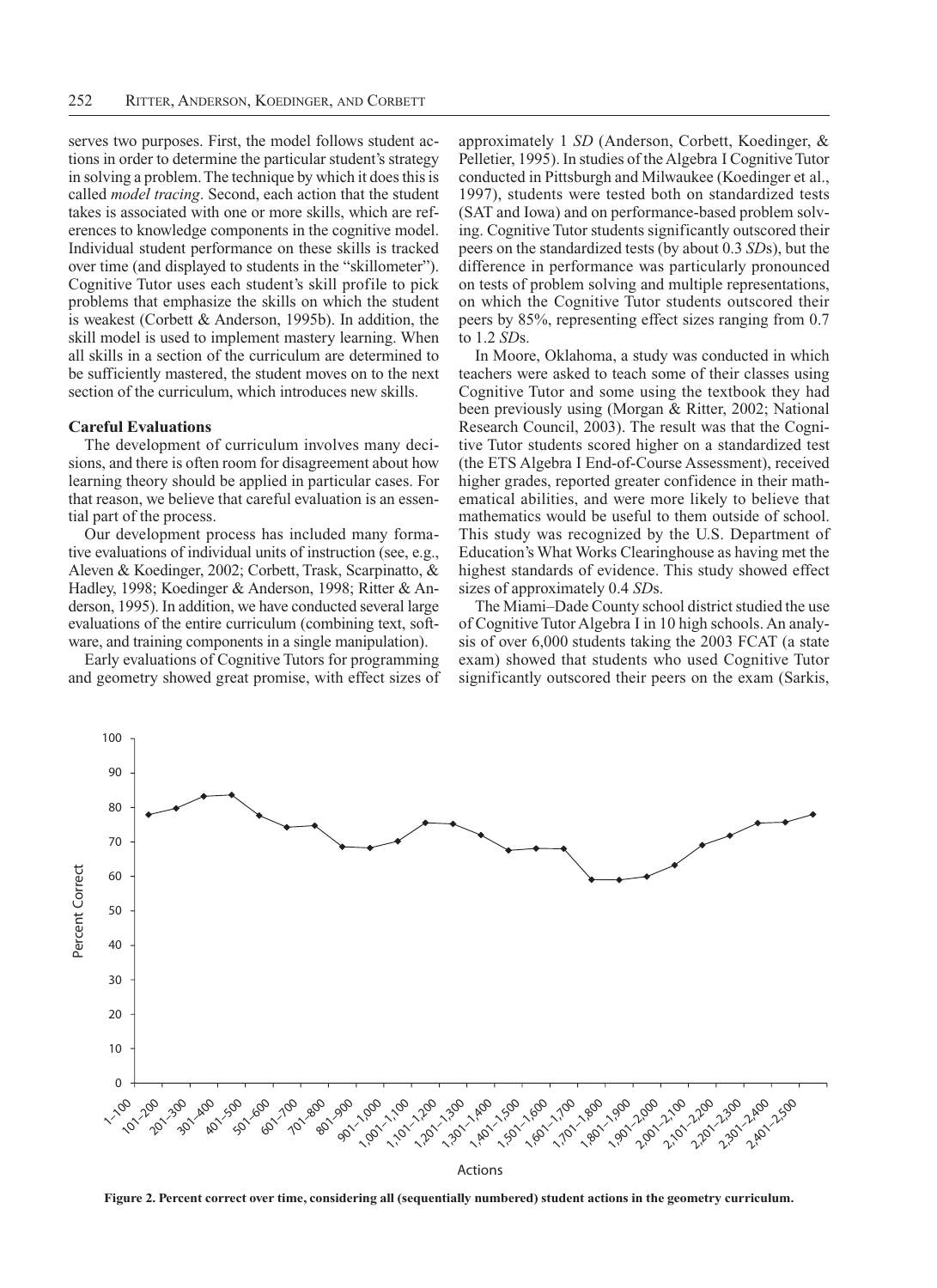

**Figure 3. Percent correct over (sequentially numbered) actions involving a single skill.**

2004). The findings were particularly dramatic for special populations. The study showed that 35.7% of students receiving Exceptional Student Education who use Cognitive Tutor passed the FCAT, in comparison with only 10.9% of such students who used a different curriculum. For students with limited English proficiency, 27% of Cognitive Tutor students passed the FCAT, as opposed to only 18.9% of such students in another curriculum.

#### **Methodology for Improvement**

ACT-R provides guidelines for educational pedagogy and for constructing tasks that are likely to increase learning. The theory also provides a way for us to test and improve our curriculum over time.

Cognitive Tutor observes students. As an observer, it sees everything the student does within its interface at approximately 10-sec intervals, for 2 days per week over a school year. However, the cognitive model is not a passive observer. It is continually evaluating the student and predicting what the student knows and does not know. By aggregating these predictions across students, we can test whether or not the cognitive model is correctly modeling student behavior.

Consider what an observer should see across time in a classroom. If students are learning, they should be making fewer errors over time. However, the activities given to the students over time should also increase in difficulty. In a well constructed curriculum, these two forces should cancel each other out, leading to a fairly constant error rate over time. In fact, that is what we see in the Cognitive Tutor curricula. Figure 2 shows the percent correct, over

time, for 88 students using the Cognitive Tutor Geometry curriculum in a school. The percentage correct remains fairly constant over time.

ACT-R makes the strong claim that learning takes place at the level of the knowledge components. Thus, if we consider only actions that involve a particular knowledge component, we should see an increase in percent correct over time (Anderson et al., 1989). Figure 3 shows percent correct for the same group of students as in Figure 2, this time tracking only those student actions that the cognitive model considers to be relevant to a single skill (calculating the area of a regular polygon, in an orientation in which one side is horizontal).

If ACT-R is correct in its assertion that performance of a complex task is determined by the individual knowledge components contributing to the performance of that task, then each skill in the cognitive model should show a learning curve such as this one. Failure to see learning on one of the component skills must mean that the cognitive model implemented in the tutor is not correctly representing student knowledge.

In the development of our algebra tutor, we discovered that the model was overpredicting student performance in solving some equations of the form  $ax = b$ . An analysis of the data revealed that the overprediction was due, in part, to the case in which  $a = -1$ . In retrospect, the explanation for this overprediction is obvious. In the case in which  $a = -1$ , the student needs to understand that the expression  $-x$  means " $-1$  times x" and that, otherwise, the equation can be solved using the same operations as would be applied to any equation of the form  $ax = b$ . (An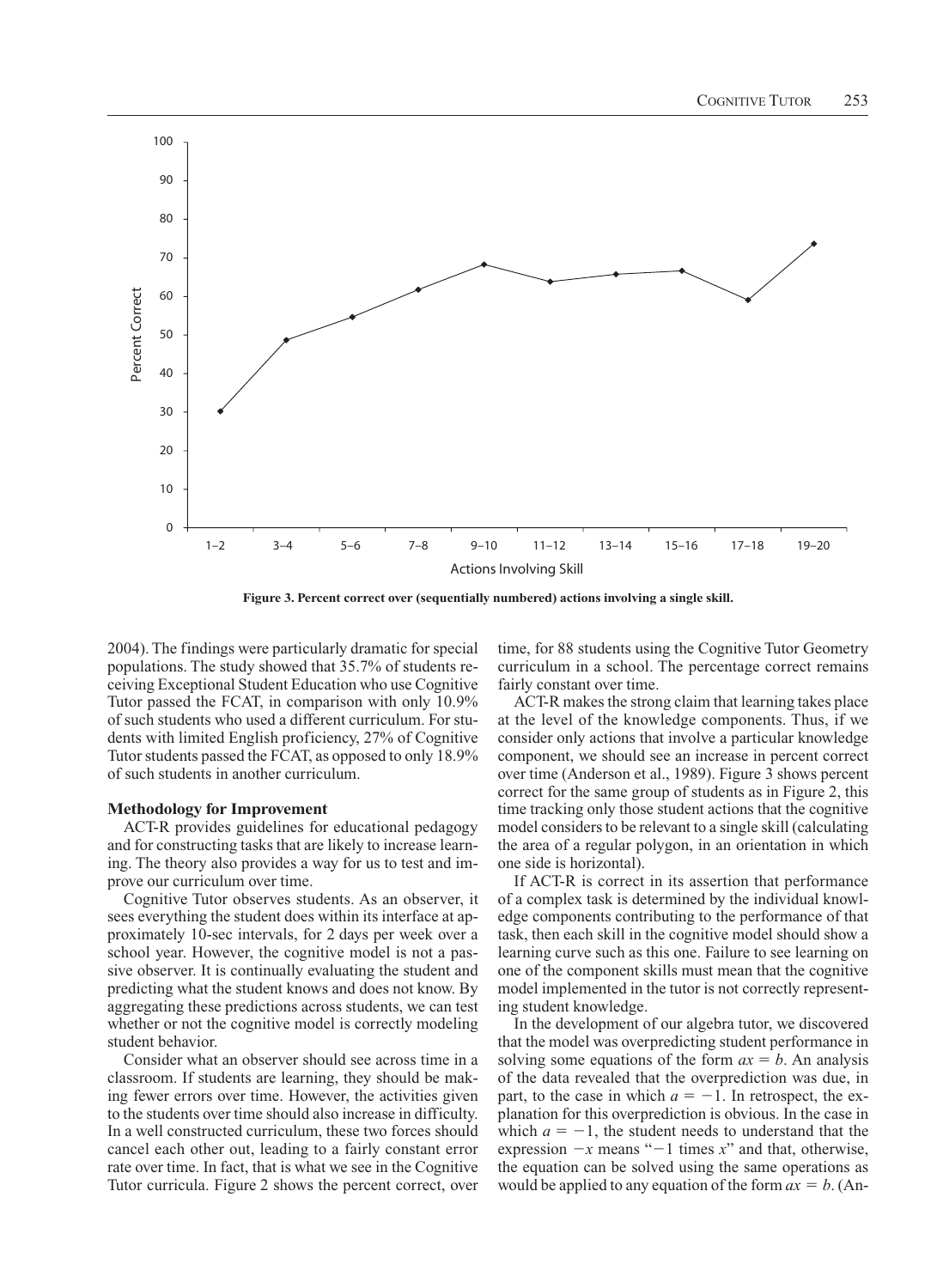other way to think about this error is that some students have learned a rule equivalent to "if the equation is of the form  $ax = b$ , then divide by the number in front of the variable." But when the coefficient is  $-1$ , the student doesn't see a number but just a negative sign, so the rule does not apply.) Now that recognition of  $-x$  as  $-1$  times *x* has been added to the cognitive model, Cognitive Tutor automatically adjusts instruction to test whether or not the students have mastered that skill and automatically provides extra practice on such problems to students who need it. In addition, we can target instruction specifically to this skill.

The process of analyzing learning curves and improving our fit of these curves to the data has, to this point, been laborious. We have recently been exploring the possibility of automating the process of discovering flaws in the cognitive model (Cen, Koedinger, & Junker, 2005; Junker, Koedinger, & Trottini, 2000), and this is an active focus of research at the Pittsburgh Science of Learning Center (www.learnlab.org).

We believe that in the near future we will be able to greatly extend our ability to understand and accurately model students' mathematical cognition. In addition to improved statistical modeling techniques, the expansion of Carnegie Learning's customer base and the ability to aggregate student data over the Internet provides us with the ability to look at student cognition both more deeply and more broadly.

We have now collected data from over 7,000 students using Cognitive Tutor in a pre-algebra class. These data comprise over 35 million observations, which amounts to observing an action for each student about every 9.5 sec. With a database of this size, we expect to be able to detect subtler factors affecting learning, including the effectiveness of individual tasks, hints, and feedback patterns. We are starting to apply microgenetic methods (Siegler & Crowley, 1991) to see whether or not we can identify key learning experiences, which could contribute to better cognitive models of individual differences in prior knowledge or learning styles and preferences. We believe that the combination of a dense data stream of student behavior and a large sample of students will allow us to greatly expand our knowledge of students' mathematical cognition and advance our ability to help students learn mathematics.

#### **Author Note**

Correspondence concerning this article should be addressed to S. Ritter, Carnegie Learning, Frick Building, 20th Floor, 437 Grant Street, Pittsburgh, PA 15219 (e-mail: sritter@carnegielearning.com).

#### **References**

- Aleven, V. A. W. M. M., & Koedinger, K. R. (2002). An effective metacognitive strategy: Learning by doing and explaining with a computer-based Cognitive Tutor. *Cognitive Science*, **26**, 147-179.
- Anderson, J. R. (1983). *The architecture of cognition*. Cambridge, MA: Harvard University Press.
- Anderson, J. R. (1990). *The adaptive character of thought*. Hillsdale, NJ: Erlbaum.
- Anderson, J. R. (1993). *Rules of the mind*. Hillsdale, NJ: Erlbaum.
- Anderson, J. R. (2002). Spanning seven orders of magnitude: A chal-
- lenge for cognitive modeling. *Cognitive Science*, **26**, 85-112.
- Anderson, J. R., Bothell, D., Byrne, M. D., Douglass, S., Lebière, C.,

& Qin,Y. (2004). An integrated theory of the mind. *Psychological Review*, **111**, 1036-1060.

- Anderson, J. R., Boyle, C. F., Corbett, A. T., & Lewis, M. W. (1990). Cognitive modeling and intelligent tutoring. *Artificial Intelligence*, **42**, 7-49.
- Anderson, J. R., Boyle, C. F., Farrell, R., & Reiser, B. J. (1987). Cognitive principles in the design of computer tutors. In P. Morris (Ed.), *Modelling cognition* (pp. 93-133). Chichester, U.K.: Wiley.
- Anderson, J. R., Conrad, F. G., & Corbett, A. T. (1989). Skill acquisition and the LISP tutor. *Cognitive Science*, **13**, 467-505.
- Anderson, J. R., Corbett, A. T., Koedinger, K. R., & Pelletier, R. (1995). Cognitive tutors: Lessons learned. *Journal of the Learning Sciences*, **4**, 167-207.
- Anderson, J. R., & Lebière, C. (1998). *The atomic components of thought*. Mahwah, NJ: Erlbaum.
- Cen, H., Koedinger, K. R., & Junker, B. (2005). Learning Factors Analysis: A general method for cognitive model evaluation and improvement. In M. Ikeda, K. Ashley, & T. Chan (Eds.), *Intelligent Tutoring Systems 8th International Conference* (pp. 164-175). Berlin: Springer.
- CORBETT, A. T., & ANDERSON, J. R. (1995a). Knowledge decomposition and subgoal reification in the ACT programming tutor. In J. Greer (Ed.), *Artificial intelligence and education, 1995: The proceedings of AI-ED 95* (pp. 469-476). Charlottesville, VA: AACE Press.
- CORBETT, A. T., & ANDERSON, J. R. (1995b). Knowledge tracing: Modeling the acquisition of procedural knowledge. *User Modeling & User-Adapted Interaction*, **4**, 253-278.
- Corbett, A. T., Koedinger, K. R., & Anderson, J. R. (1997). Intelligent tutoring systems. In M. G. Helander, T. K. Landauer, & P. Prabhu (Eds.), *Handbook of human–computer interaction* (2nd ed., pp. 849- 874). Amsterdam: Elsevier.
- Corbett, A. [T.], McLaughlin, M., Scarpinatto, K. C., & Hadley, W. H. (2000). Analyzing and generating mathematical models: An Algebra II cognitive tutor design study. In G. Gauthier, C. Frasson, & K. van Lehn (Eds.), *Intelligent Tutoring Systems: Fifth international conference* (pp. 314-323). Berlin: Springer.
- Corbett, A. T., Trask, H. J., Scarpinatto, K. C., & Hadley, W. S. (1998). A formative evaluation of the PACT Algebra II Tutor: Support for simple hierarchical reasoning. In B. P. Goettl, H. Halff, C. Redfield, & V. Shute (Eds.), *Intelligent Tutoring Systems: Fourth International Conference, ITS '98* (pp. 374-383). New York: Springer.
- Gluck, K. A. (1999). Eye movements and algebra tutoring. *Dissertation Abstracts International*, **61**, 1664B.
- JUNKER, B. W., KOEDINGER, K. R., & TROTTINI, M. (2000, July). *Finding improvements in student models for intelligent tutoring systems via variable selection for a linear logistic test model*. Paper presented at the 65th Annual Meeting of the Psychometric Society, Vancouver.
- KOEDINGER, K. R., & ANDERSON, J. R. (1990). Abstract planning and perceptual chunks: Elements of expertise in geometry. *Cognitive Science*, **14**, 511-550.
- KOEDINGER, K. R., & ANDERSON, J. R. (1993). Effective use of intelligent software in high school math classrooms. In *Proceedings of the Sixth World Conference on Artificial Intelligence in Education*  (pp. 241-248). Charlottesville, VA: Association for the Advancement of Computing in Education.
- KOEDINGER, K. R., & ANDERSON, J. R. (1998). Illustrating principled design: The early evolution of a cognitive tutor for algebra symbolization. *Interactive Learning Environments*, **5**, 161-180.
- Koedinger, K. R., Anderson, J. R., Hadley, W. H., & Mark, M. (1997). Intelligent tutoring goes to school in the big city. *International Journal of Artificial Intelligence in Education*, **8**, 30-43.
- Koedinger, K. R., Corbett, A. T., Ritter, S., & Shapiro, L. J. (2000). *Carnegie Learning's Cognitive Tutor: Summary research results*. Pittsburgh: Carnegie Learning. Available at www.carnegielearning .com/web\_docs/CMU\_research\_results.pdf.
- KOEDINGER, K. R., & NATHAN, M. J. (2004). The real story behind story problems: Effects of representations on quantitative reasoning. *Journal of the Learning Sciences*, **13**, 129-164.
- Lebière, C. (1999). The dynamics of cognition: An ACT-R model of cognitive arithmetic. *Kognitionswissenschaft*, **8**, 5-19.
- MARK, M. A., & KOEDINGER, K. R. (1999). Strategic support of algebraic expression writing. In *Proceedings of the Seventh International*